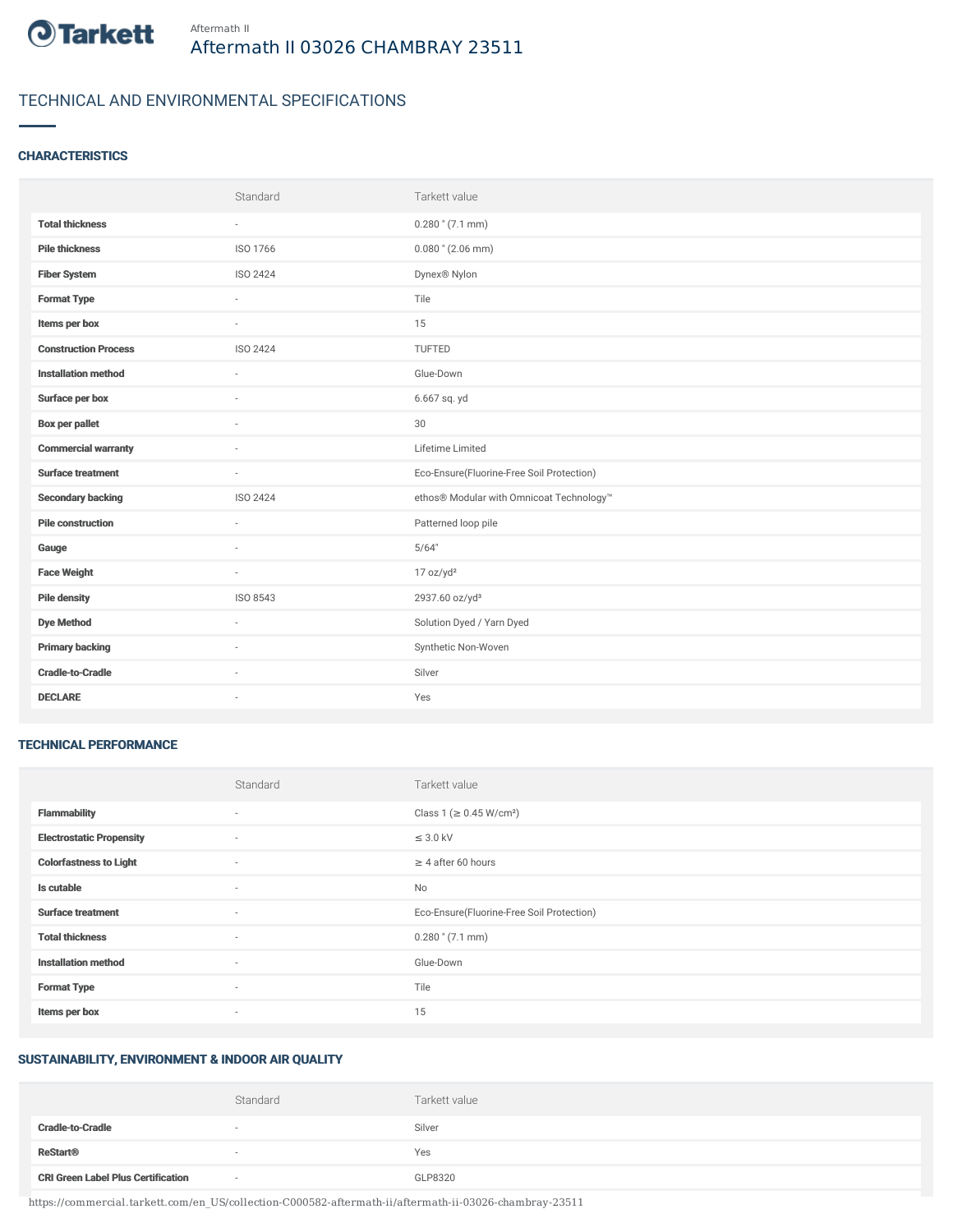

# Aftermath II 03026 CHAMBRAY 23511

|                                            | Standard                 | Tarkett value                                                  |
|--------------------------------------------|--------------------------|----------------------------------------------------------------|
| <b>DECLARE</b>                             | $\overline{\phantom{a}}$ | Yes                                                            |
| <b>Recycled Content - Production Waste</b> | $\sim$                   | 24 %                                                           |
| <b>Third Party Certification NSF-140</b>   | $\sim$                   | Platinum                                                       |
| <b>Antimicrobial Chemicals</b>             | $\overline{\phantom{a}}$ | No antimicrobials (EPA Registered pesticides) added to product |
| <b>Post Consumer recycled content</b>      | $\sim$                   | 35 %                                                           |

### CHARACTERISTICS & TECHNICAL PERFORMANCE

|                                 | Standard                 | Tarkett value                             |
|---------------------------------|--------------------------|-------------------------------------------|
| <b>Total thickness</b>          | ASTM F386                | $0.280$ " (7.1 mm)                        |
| <b>Type of product</b>          | i.                       | <b>Textile Flooring</b>                   |
| Length                          |                          | 24"                                       |
| Width                           | $\sim$                   | $24$ "                                    |
| <b>Pattern</b>                  |                          | Aftermath II 03026                        |
| <b>Commercial warranty</b>      |                          | Lifetime Limited                          |
| <b>Flammability</b>             | ASTM E648                | Class 1 (≥ 0.45 W/cm <sup>2</sup> )       |
| <b>Smoke Density</b>            | ASTM E662                | 450 or Less                               |
| <b>Surface treatment</b>        |                          | Eco-Ensure(Fluorine-Free Soil Protection) |
| <b>Installation method</b>      | ä,                       | Glue-Down                                 |
| Pattern type                    |                          | Geometric                                 |
| <b>Format Type</b>              |                          | Tile                                      |
| Construction                    | $\sim$                   | Stratatec® Patterned Loop                 |
| Soil protection                 |                          | Application Rate: 2% of Face Weight       |
| <b>Pile construction</b>        |                          | Patterned loop pile                       |
| <b>Surface Flammablity</b>      | ä,                       | Meets CAN/CGSB-4.2 No.27.6/DOC FF 1-70    |
| <b>Electrostatic Propensity</b> | ٠                        | $\leq$ 3.0 kV                             |
| Gauge                           | i.                       | 5/64"                                     |
| <b>Colorfastness to Light</b>   | AATCC 16E                | $\geq$ 4 after 60 hours                   |
| <b>Stitches/Rows per Inch</b>   | ä,                       | 8.50 /in                                  |
| <b>Pile thickness</b>           | ASTM D5848               | $0.080$ " (2.06 mm)                       |
| Average pile height             | ä,                       | $0.185$ " (5 mm)                          |
| <b>Pile density</b>             |                          | 2937.60 oz/yd <sup>3</sup>                |
| <b>Fiber System</b>             |                          | Dynex® Nylon                              |
| <b>Dye Method</b>               | $\sim$                   | Solution Dyed / Yarn Dyed                 |
| <b>Secondary backing</b>        |                          | ethos® Modular with Omnicoat Technology™  |
| <b>Primary backing</b>          | i.                       | Synthetic Non-Woven                       |
| Pattern scale                   | $\overline{\phantom{a}}$ | Large                                     |
| Pattern match                   | i.                       | $\mathsf{No}$                             |
| Pattern repeat length           |                          | 218.35"                                   |
| Pattern repeat width            | i.                       | 72"                                       |
| Items per box                   | ×,                       | 15                                        |